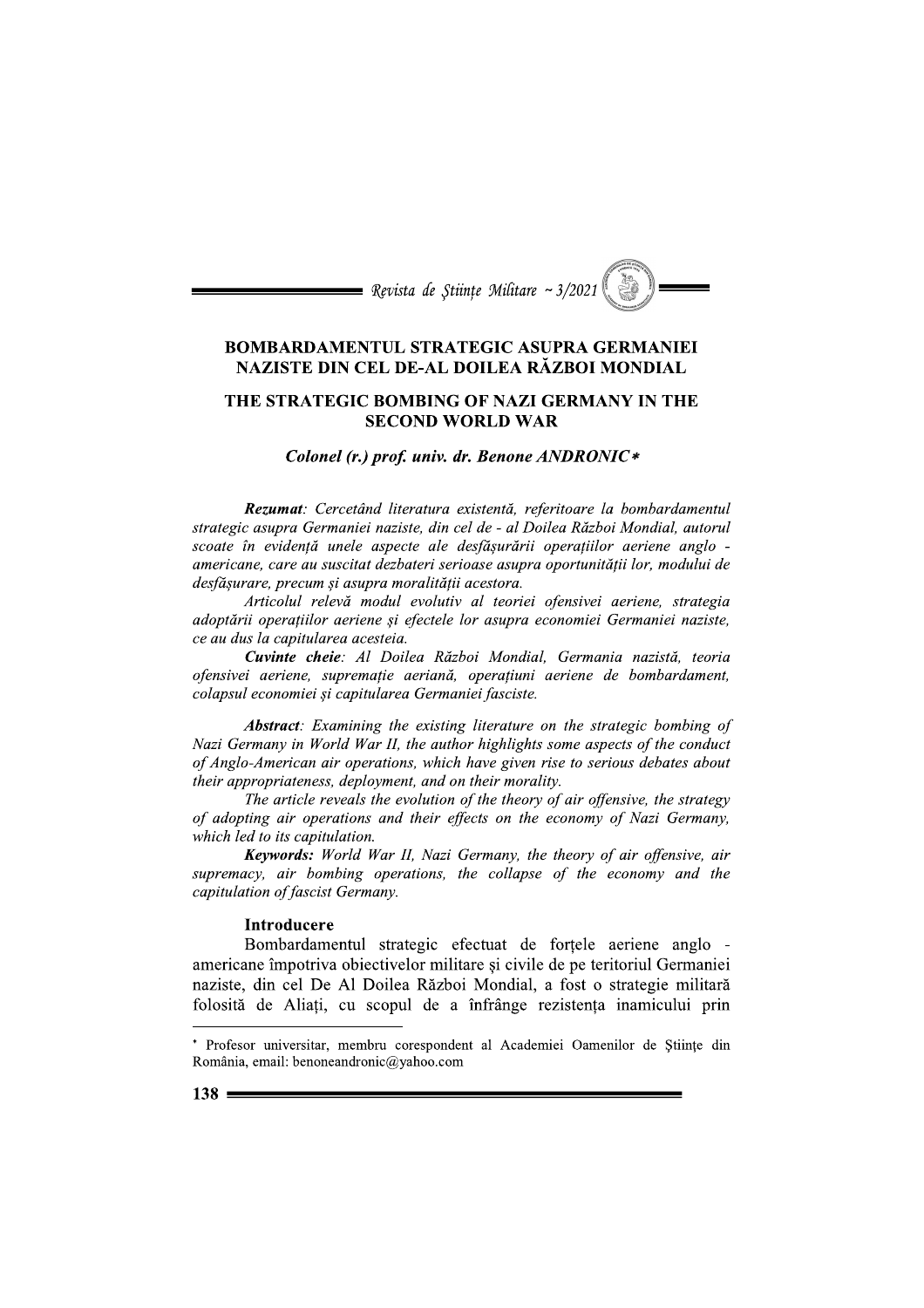

distrugerea capacităților sale economice și a moralului acestuia. Atacul a fost organizat si executat sistematic si masiv, cu intensitate crescândă ziua si noaptea, din spatiul aerian cu bombardiere atacând tinte considerate de maximă importanță pentru economia de război a Germaniei hitleriste, precum și marile aglomerări urbane, cu scopul de a diminua voința populației de a continua efortul pentru asigurarea sprijinului logistic necesar ducerii războiului.

Daçã maioritatea campaniilor de bombardamente aeriene anglo americane, asupra objectivelor economice și militare ale nemților, au fost considerate ca fiind *bombardamente industriale<sup>1</sup>*, oportune pentru distrugerea suportului economic de război al Germaniei hitleriste si privând, astfel, Wehrmachtul de resursele necesare desfășurării operațiilor militare, spre sfârsitul celui De-Al Doilea Război Mondial, bombardamentele executate asupra orașelor germane, în special, de către britanici, care au cauzat pierderi de vieți omenești în rândul populației civile, de neimaginat și de neacceptat, au fost si sunt considerate, de către comentatori si istorici, ca fiind bombardamente de teroare sau teroriste<sup>2</sup>

## Elaborarea teoriei ofensivei aeriene

În ianuarie 1918, a început conturarea primelor elemente ale teoriei ofensivei aeriene, cu ocazia înfiintării unui Serviciu independent de bombardament, în cadrul Fortele aeriene ale trupelor de uscat din Anglia (Royal Flying Corps - RAF), cu scopul bombardării Berlinului și a unor obiective din Germania, ca represalii a raidurilor efectuate asupra Londrei, în anul 1917 și 1918, de către bombardierele germane. Ulterior, *teoria strategiei aerului* avea să fie dezvoltată de generalul de brigadă Percy Groves<sup>3</sup>, iar în 1920, teoria va fi preluată, în Statele Unite ale Americii (SUA), de generalul de

<sup>&</sup>lt;sup>1</sup> Liddell Hart B.H., Strategia acțiunilor indirecte, Editura Militară, București, 1973, pp.  $361 - 362.$ 

<sup>&</sup>lt;sup>2</sup> Jacques de Launay, Mari decizii ale celui de-al doilea război mondial, Editura Științifică și Enciclopedică, București, 1988, pp. 164 - 165; Bombardare strategică - Strategic bombing, disponibil la https://ro.qaz.wiki/wiki/Strategic bombing, accesat la 09.03.2021.

<sup>&</sup>lt;sup>3</sup> Percy Robert Clifford Groves (1878 - 1959) a fost general de brigadă și șef de strategie aeriană, disponibil la http://www.militarian.com/threads/brig-gen-percy-robert-cliffordgroves.6866/, accesat la 12.03.2021.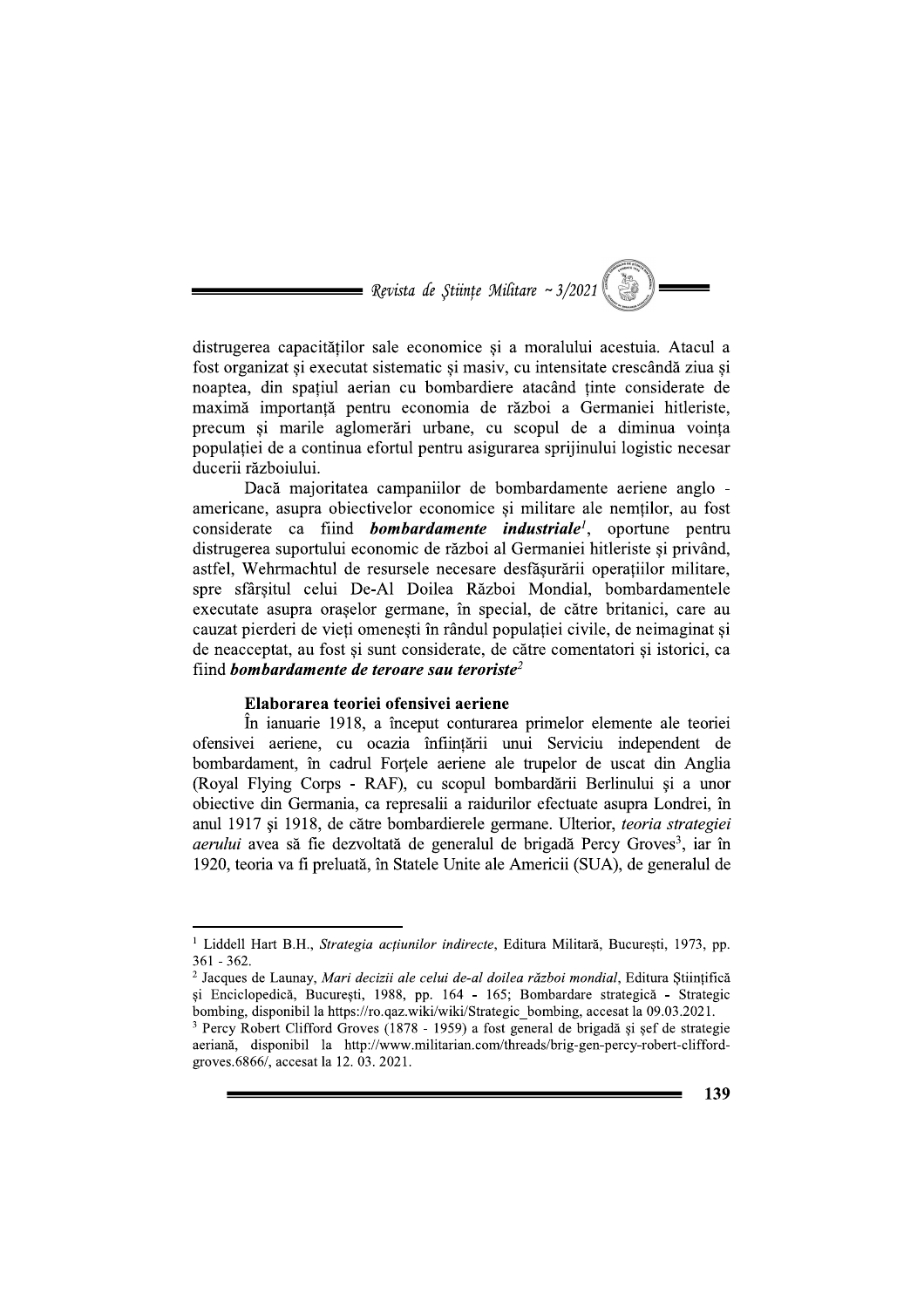

brigadă William Mitchell<sup>4</sup>, însă nedezvoltată decât mai târziu, când va fi fundamentată.

În 1921, teoria va fi atribuită generalului italian, Giulio Douhet, care în cartea sa, *Il dominio dell'aria* (Comandamentul aerului), el a însistat până Revista de Științe Militare ~3/2021 (<br>
Serbitate ~3/2021 (<br>
Serbitate ~3/2021 (<br>
Serbitate ~3/2021 (<br>
In 1921, teoria va fi atribuită generalului italian, Giulio Douhet, care<br>
în cartea sa, *Il dominio dell'aria* (Comanda cand puterea aeríana strategica a devenit o parte a gandirii militare, iar teoria sa despre rolul important al bombardamentelor strategice în dezorganizarea și anihilarea efortului de război al unui inamic, a fost incorporată în planurile militare viitoare ale Italiei și Statelor Unite. (Corpul aerian al armatei SUA avea o traducere a "Il dominio dell'aria" la mijlocul anilor 1920<sup>5</sup>.

Englezii Charles Webster și Noble Frankland vor afirma în cartea lor Ofensiva aeriană strategică împotriva Germaniei 1939 - 1945, că: "ofensiva<br>aeriană strategică constituie un mijloc de atac direct asupra teritoriului eând puterea aeriană strategică a devenito parte a gândrii militare, iar teoria<br>
sa despre rolul important al bombardamentelor strategice în dezorganizarea<br>
și aminilarea efortului de război al unui imamic, a fost încorpo

În 1939, desfăsurarea unei operatiuni aeriene de bombardament asupra teritoriului Germaniei era socotità de RAF ca inoperantà, în condițiile supremației forței aeriene de care inamicul dispunea. Cu toate acestea o asemenea operație va avea loc, iar în perioada 1943 - 1944, britanicii vor suferi pierderi majore și îi va face sa ințeleaga ca deținerea supremației aeriane este o condiție esențiala a reușitei ofensivei bombardamentului strategic asupra teritoriului inamicului.

Se considera, de asemenea, ca atacurile aeriene trebuíau sa aíba loc la lumina zilei, cele nocturne fiind apreciate ca neavând efectele scontate

a - 4 Gl. bg. William "Billy" Lendrum Mitchell a fost adeptul puterii aeriene fiind considerat tatăl fortelor aeriene americane, disponibil la https://www.greelane.com/ro/umanistic/military-aviation-brigadier-general, accesat la 15.03.2021.

<sup>&</sup>lt;sup>5</sup> Giulio Douhet, Italian general, Britannica, disponibil la www.britannica.com> World History > Military Leaders, accesat la 17.03. 2021.

 $6$  Charles Webster, Noble Frankland, The Strategic Air Offensive Against Germany, 1939 -1945, vol. I, London, 1961.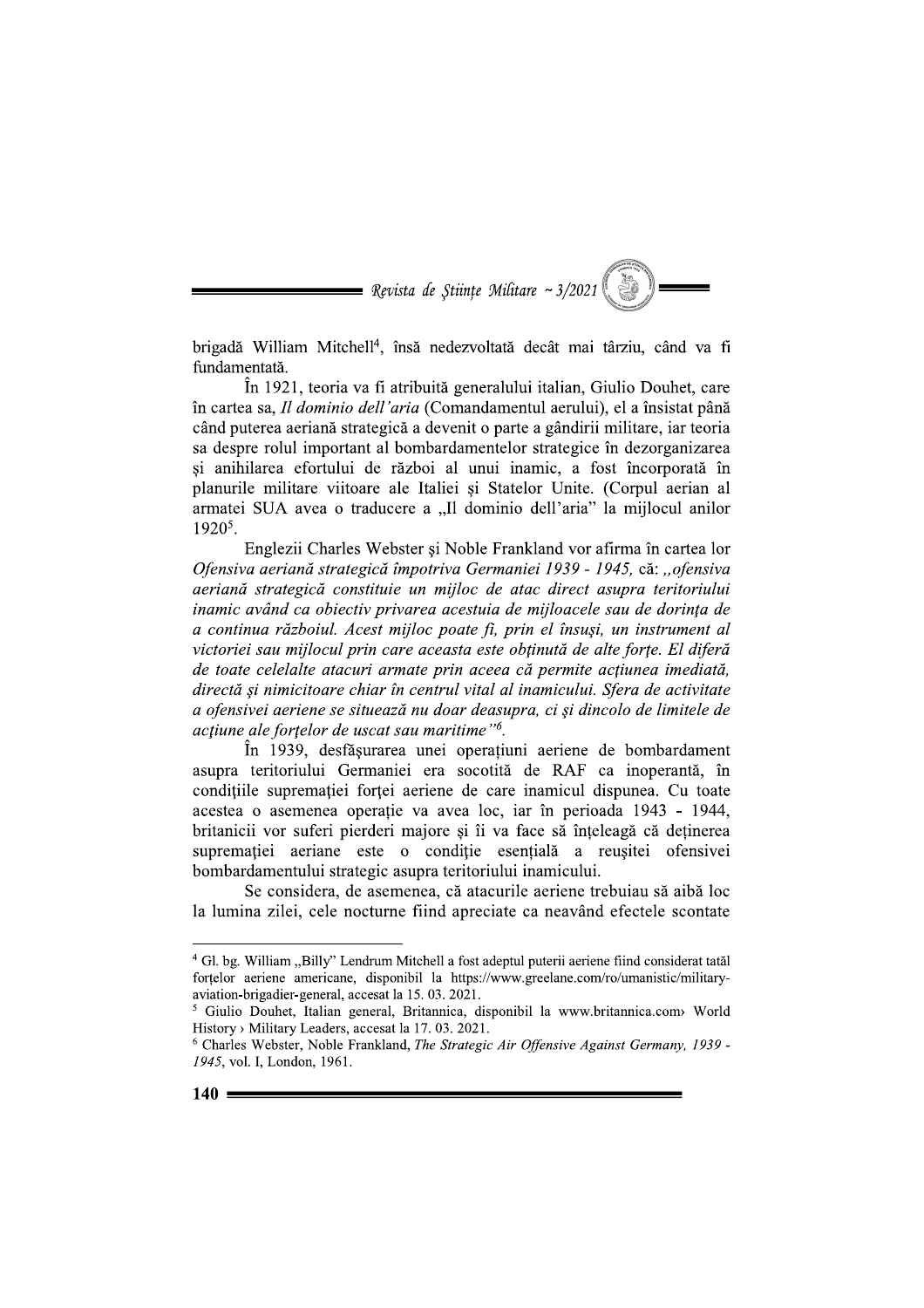

(acestea aveau să se execute de abia din luna aprilie a anului 1940), să fie dirijate împotriva unor objective militare și economice stabilite din timp, iar pentru a avea efecte morale trebuia bombardată populația civilă.

De retinut că, la începerea celui De - Al Război Mondial, RAF dispunea doar de bombardiere usoare, inadecvate bombardamentului strategic, aceasta datorându-se politicii de austeritate și concepțiilor eronate ale RAF cu privire la fortele și tipul de avioane necesare îndeplinirii acestui obiectiv; lipsei piloților pregătiți, cât și insuficienței personalului navigant și a ajutoarelor specializate în bombardamente.

De altfel, încă din 1937, începuse să se contureze opinia că bombardierele nemtilor ar trebui distruse deasupra Angliei si nu pe aerodromurile sau în fabricile germane, impunându-se creșterea numărului avioanelor de vânătoare. Opinia era susținută, atât de faptul că perspectiva unei eficiente apărări antiaeriene era sprijinită de punerea la punct a radarului, instrument pentru detectare timpurie, cât și de apariția unor noi tipuri de avioane de vânătoare rapide. Ca urmare, în octombrie s-a hotărât constituirea, față de cele existente, a încă 18 escadrile de avioane de vânătoare pentru apărarea Marii Britanii, hotărâre, care pusă rapid în practică, s-a dovedit salvatoare în Bătălia Angliei, desfăsurată în iulie și septembrie 1940. Fără acest avantaj, apărarea aeriană a Marii Britanii nu ar fi putut face față atacului puternic si prelungit al nemtilor.

Revenirea la păreri mai realiste a determinat Cabinetul, și Statul Major al Aerului că, în condițiile existente în anul 1939, ar fi bine să nu se inițieze bombardamentul strategic, măcar până când bombardierele vor fi suficient de numeroase, iar numărul avioanelor de vânătoare va ajunge la proporția corespunzătoare.

#### Câteva aspecte privind bombardamentul strategic fază initială a celui De-Al Doilea Război Mondial

Cei care se temeau cel mai tare de represalii prin bombardament erau francezii care, credeau, ca si nemții, numai în valoarea tactică a bombardierelor, în strânsă colaborare cu trupele de uscat.

La rândul lor nemtii, convinsi fiind că raidurile avioanelor Gotha, din Primul Război Mondial, fuseseră un esec total, au eliminat conceptul de bombardament strategic din planurile lor.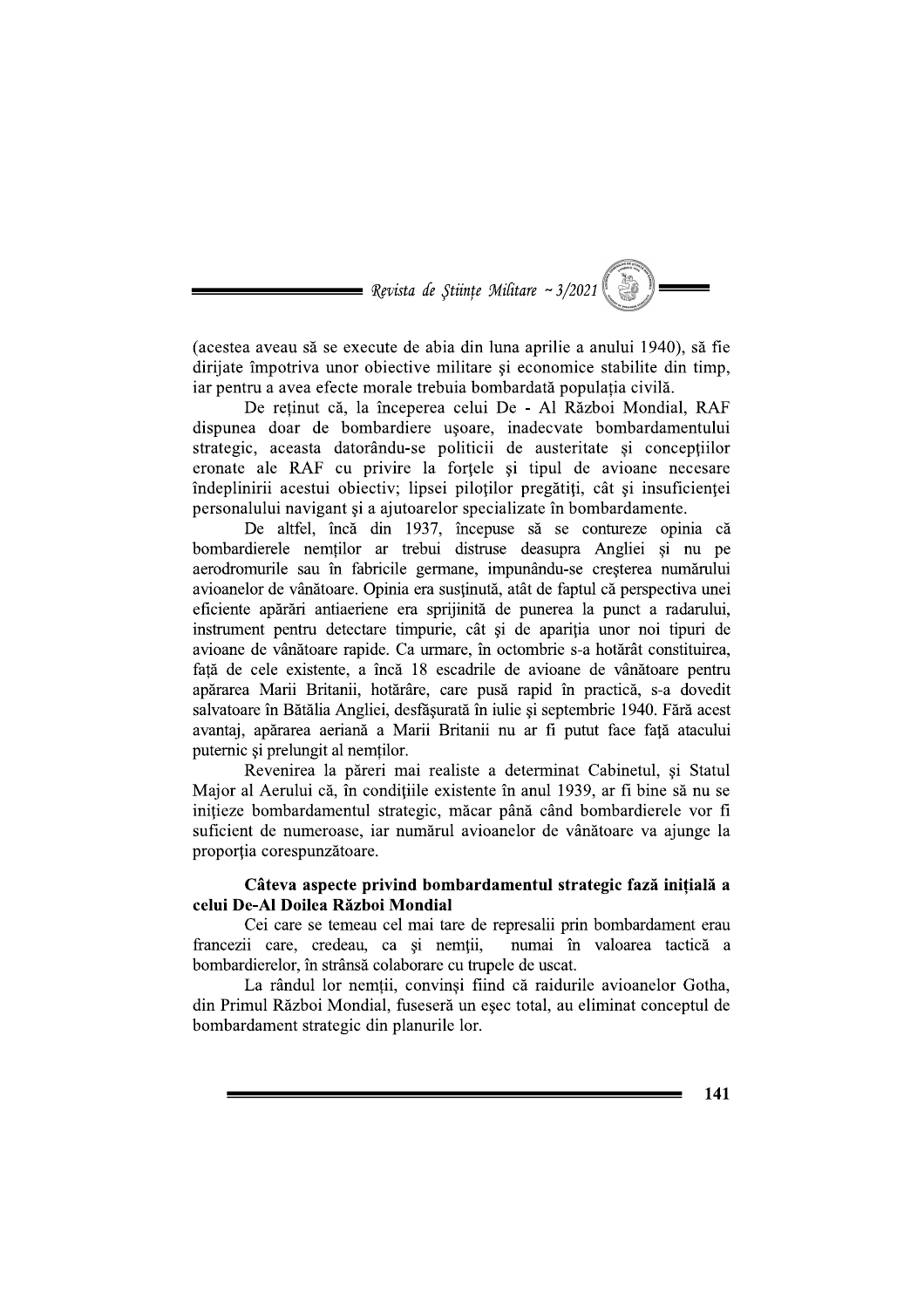= Revista de Stiințe Militare ~  $3/2021$ 

Deși britanicii întocmiseră planuri pentru atacarea centrelor industriale germane din bazinul Ruhr, nu le-au pus în practică și acest fapt a fost în favoarea lor întrucât planurile prevedeau atacuri în timpul zilei, cu bombardiere greoaie și lipsite de apărare, ce le-ar fi adus pierderi grele, comparativ cu eventualele rezultate nesemnificative.

La 15 mai 1940, se va declansa ofensiva aerienă strategică împotriva Germaniei naziste, când bombardierele britanice vor lovi depozite petroliere și căi ferate în zona Ruhr, cu efecte nesemnificative. Planurile pentru desfăsurarea atacurilor asupra obiectivelor petroliere din Germania au fost amânate din cauza amenințării iminente reprezentată de atacurile Luftwaffe asupra Angliei, începând din luna iulie, în timpul "Bătăliei pentru Anglia". Pentru a împiedica proiectele de invazie ale Germaniei, englezii vor ataca porturile inamice, concentrările de nave si barje, ca si clădirile si fabricile de motoare de avioane, însă tot cu efecte nesemnificative.

Directiva din 30 octombrie 1940, care prevedea atacarea obiectivelor petroliere în noptile senine și a orașelor în celelalte nopti, demonstrează clar acceptarea ideii bombardamentului nediscriminatoriu, sau a bombardamentului zonal, dar la acea dată bombardierele nu puteau distruge micile rafinării ale nemtilor, cu dotarea slabă de care dispuneau, nici nu puteau influenta moralul poporului german și era ilizoriu că prin bombardarea orașelor regimul nazist se va prăbusi.

După iulie 1941, bombardamentele executate asupra obiectivelor semi-precise se vor dovedi imprecise, iar atacurile asupra sistemului german de căi ferate vor fi ineficiente. Drept urmare raidurile vor avea ca obiectiv bombardarea unor largi zone industriale atunci când cerul nu era senin.

Slabele preciziei rezultate operationale. datorită linsei bombardamentelor i-a obligat pe britanici să-și dea seama că: "singurul obiectiv căruia atacul de noapte îi putea provoca pagube efective îl constituia un întreg oraș german"7 și în consecință acestea vor avea ca obiectiv, pe lângă atacarea unor obiective industriale, distrugerea moralului civililor germani<sup>8</sup>, pe terorizarea acestora, cu scopul de a le înfrânge voința de

<sup>7</sup> Liddell Hart B.H., Istoria celui de-al doilea război mondial, Editura Orizonturi, București, 1970., p. 78.

<sup>&</sup>lt;sup>8</sup> Paul Johnson, O istorie a lumii moderne, 1920 - 2000, Editura Humanitas, București, 2014, p. 394.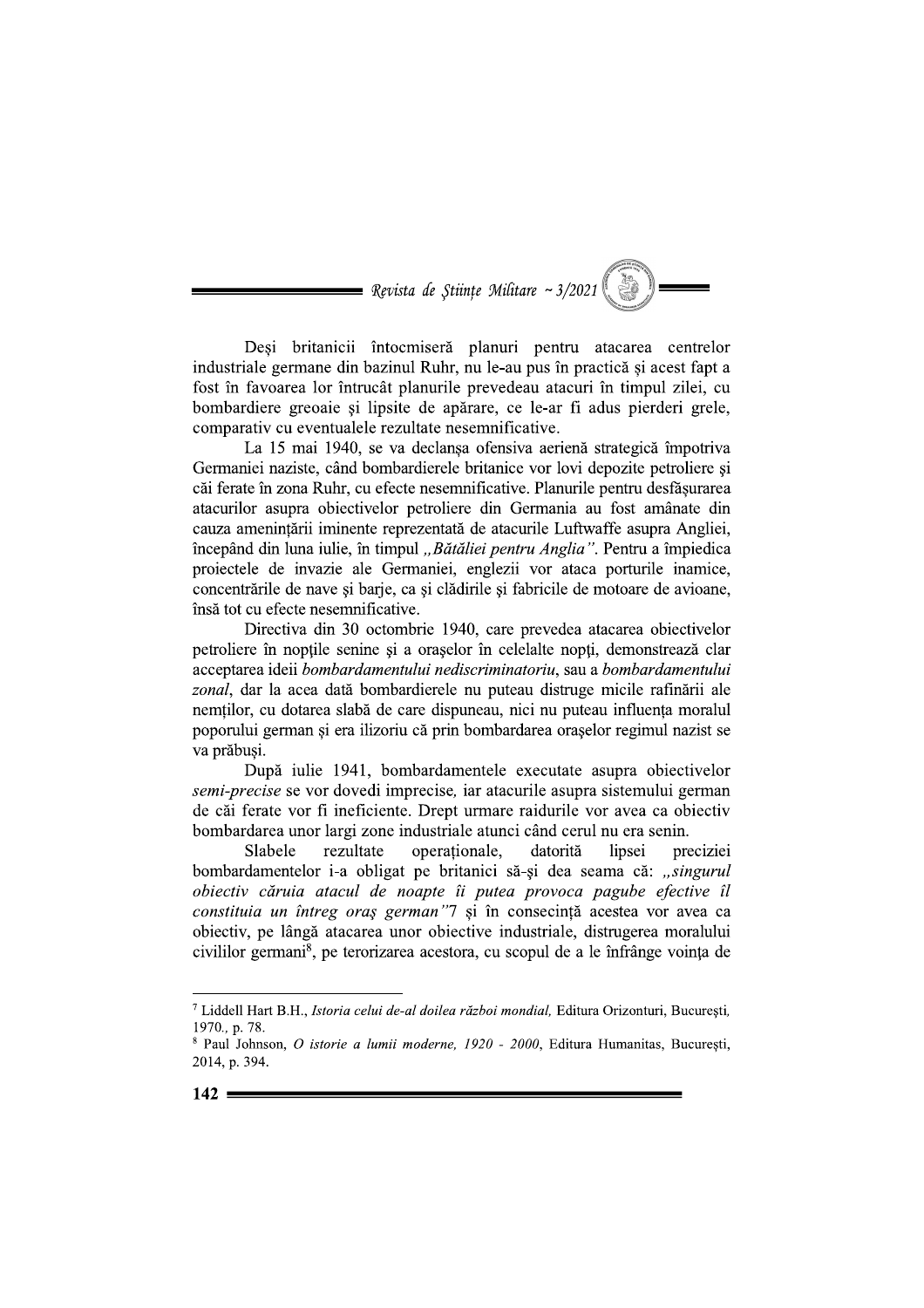$\blacksquare$  Revista de Stiințe Militare ~ 3/2021

luptă, care devinse la fel de importantă ca zdrobirea mijloacelor de luptă ale inamicului.

Se aprecia că îmbunătătirea preciziei bombardamentelor va spori eficacitatea acestora și va mări economicitatea lor și astfel "invenția magnetronului cu cavităti rezonante a dus la posibilitatea de a genera unde radio mult mai puternice și cu o lungime de undă mai mică... permițând construirea radarului cu lungimi de undă de 10 la 1 cm, deci implicit se puteau detecta obiecte în miscare de peste 10 centimetri. Eficacitatea slabă a bombardamentelor aeriene asupra Germaniei a continuat până în martie 1942. După această dată campania de bombardamente asupra Germaniei s-a revigorat, datorită faptului că majoritatea bombardierelor britanice fuseseră dotate cu Gee, un dispozitiv radio pentru navigație și identificarea  $tintelor<sup>9</sup>$ .

La 14 februarie 1942, campania de bombardamente a britanicilor se va axa și pe distrugerea moralului populației civile și, mai ales, asupra muncitorilor din industrie. Bombardamentele care au urmat au avut ca obiectiv și bombardarea unor orașe, care s-au soldat cu pierderi grele pentru britanici, dovedindu-se putin eficiente.

Reactia apărării antiaeriană a nemtilor a fost puternică, acestia dezvoltându-și rapid un sistem radar care direcționa cu precizie proiectoarele de localizare si tirul artileriei antiaeriene, căruia i s-a adăugat un număr considerabil de avioane de vânătoare de noapte, ceea ce a dus la distrugerea unui număr mare de bombardiere britanice. Era deci nevoie de cucerirea suprematiei aeriene de către Aliati.

Cu toate acestea raidurile de bombardament asupra Germaniei au continuat. În 1942, un important eveniment 1-a constituit aparitia raidurilor celor 1000 de bombardiere asupra orașelor germane; noaptea de 30 mai asupra Kölnului; 1 iunie asupra orașului Essen, producându-le celor două orașe distrugeri serioase, britanicii pierzând peste 70 de aparate; 26 iunie, atacul portului Bremen și a uzinei de avioane Focke-Wulf, atacuri care, datorită vremii înnorate, s-au soldat cu distrugeri minime pentru nemti, pierderile britanicilor ridicându-se la 45 aparate. Rezultatele bombardamentelor britanice, asupra industriei germane de armament au fost

<sup>&</sup>lt;sup>9</sup> Constantin Olivotto, "Asocieri tehnice de succes în arta militară, trecut și viitor", Revista de Stiințe Militare, nr.1/2021, pp.114 - 116.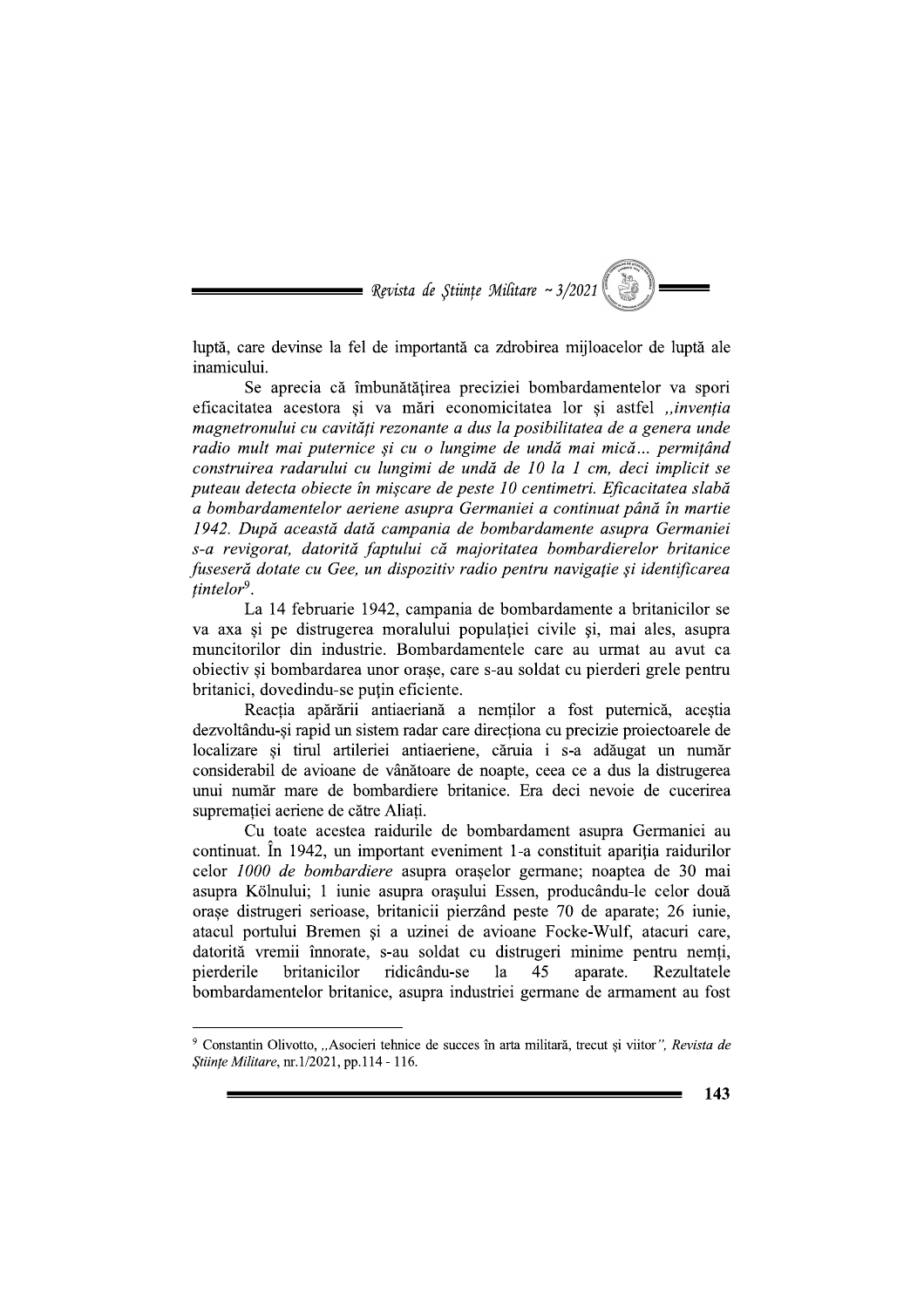

neglijabile, producția de armament și de avioane a Germaniei crescând în anul 1942.

## Bombardamentul strategic în faza a doua a celui De Al Doilea Război Mondial

În 4 februarie 1943, la Casablanca<sup>10</sup> este emis un ordin ce stabilea misiunea bombardamentului strategic ce avea să fie efectuat de Comandamentul de bombardament englez și american, ca element de pregătire a invaziei terestre, cu scopul de a distruge și a disloca în mod progresiv organizarea militară, industrială și economică a germanilor, de a slăbi moralul populației, asatfel încât să scadă, în mod decisiv, rezistenta lor armată, fiind vizate: santierele de constrctie a submarinelor; industria aeronautică; mijloacele de transport; rafinăriile de petrol; atacuri împotriva aviației de vânătoare și alte obiective ale industriei de război<sup>11</sup>. În afară de faptul că britanicii bombardau ziua, iar americanii noaptea, atacurile nu erau coordonate. Abia în mai 1943, Conferinta de la Washington, a stabilit modalitățile de cooperare între cele două forțe de bombardiere, atrăgând atentia asupra pericolului reprezentat de acțiunea avioanelor de vânătoare germane.

In aceste conditii, principalul objectiv al operatiunii "*Pointblank*"<sup>12</sup> (Ofensiva combinată de bombardament) urma să îl constituie distrugerea Luftwaffe si a industriei germane constructoare de avioane, obiectiv care devenise esential în vederea înaintării către alte surse ale potentialului inamic de război. Viitorul bombardierelor și al operațiunii "Overlord" (Bătăliei pentru Normandia - 6 iunie - 25 august 1944), depindea de anihilarea Fortei Aeriene Germane (Luftwaffe)\*\*, a cărei putere se dublase din ianuarie până în august 1943.

<sup>&</sup>lt;sup>10</sup> Casablanca directive, disponibil la https://ro.qaz.wiki/wiki/Casablanca directive, accesat la 20.03.2021.

<sup>&</sup>lt;sup>11</sup> Jacques de Launay, *op. cit.*, p. 158.

<sup>&</sup>lt;sup>12</sup> Prof. dr. Richard Davis, "Bombardamentul strategic", Revista de Istorie Militară, nr.  $3/nov. 2009$ , pp. 62 - 63.

<sup>\*\*</sup> Luftwaffe, (în germană: "armă aeriană") componentă a forțelor armate germane însărcinate cu apărarea aeriană a Germaniei și îndeplinirea angajamentelor de putere aeriană ale țării în străinătate.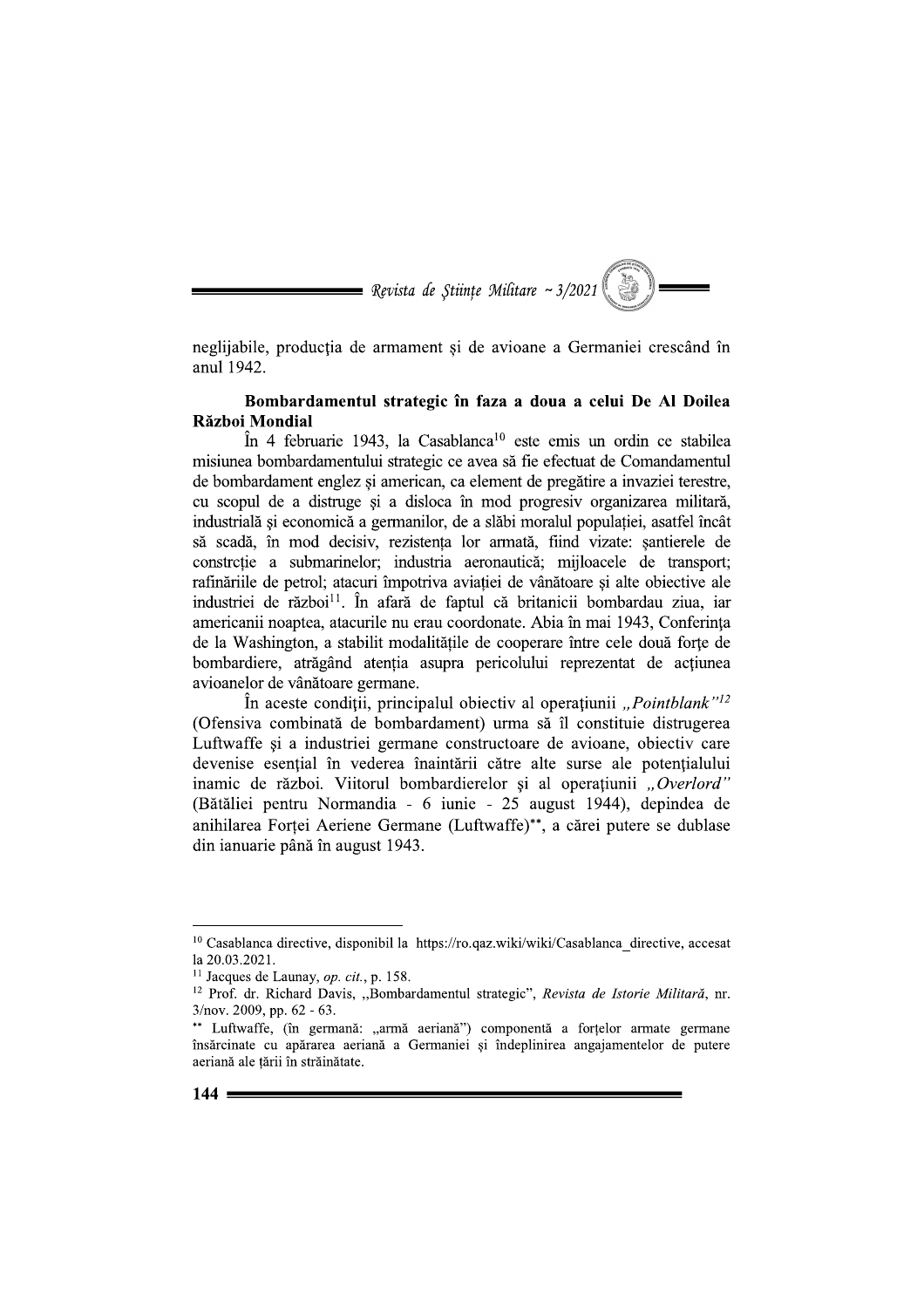

Succesele obtinute de către bombardamentele britanice în raidurile asupra Ruhrului și Hamburgului păreau să estompeze primeidia actiunilor aeriene ale avioanelor Luftwaffe.

Puterea operațională a crescut începând din ianuarie 1943, până în martie 1944, datorită sistemelor de identificare si lovire cu precizie a tintelor inamicului (apariția sistemului "H 2S", un sistem asemănător radarului, instalat la bordul avioanului)<sup>13</sup> și apariției noilor avioane de bombardament, Lancaster si Mosquitoes, precum si a unui nou sistem de navigatie ghidat prin radio  $(OBOE)^{14}$ , de bombardare fără vizibilitate, care a permis o mai precisă determinare a țintelor ce erau vizate și lansarea cu precizie a bombelor incendiare si explozive.

Toți acești factori și-au adus contribuția în "Bătălia Ruhrului". Au fost efectuate 43 de raiduri importante între martie și iulie 1943, în spațiul cuprins între Stuttgart și Aachen, concentrate mai ales asupra bazinului Ruhr.

Raidurile de bombardament au debutat la 5 martie asupra Essenului. vizând uzinele Krupp, iar apoi, în lunile următoare, alte raiduri puternice sau abătut asupra orașului ca și a majorității centrelor importante din Ruhr. Un efect distrugător l-au avut în special bombele incendiare, dar si cele explozive, a căror greutate depășea 3,7 tone<sup>15</sup>. Rând pe rând orașele Duisburg, Dortmund, Dusseldorf, Bochum, Aachen si Barmen - Wuppertal au fost puternic bombardate, suferind distrugeri de mari proporții. Au urmat apoi, în noaptea de 16 - 17 mai, spargerea digurilor de la Mohne și Eder, din bazinul Ruhr<sup>16</sup>, care a determinat pentru o perioadă dezorganizarea aprovizionării cu electricitate și apă a regiunii Ruhr<sup>17</sup>. "Bătăliei Ruhrului" ia urmat "Bătălia Hamburgului" (Operațiunea Gamorra, denumită ulterior Hirosima Germaniei, care a creat una din din cele mai mari furtuni de

<sup>&</sup>lt;sup>13</sup> Jacques de Launay, *op. cit.*, pp. 152 - 153.

<sup>&</sup>lt;sup>14</sup> Operațiunea Donnerkeil, disponibil la https://ro.wikipedia.org/wiki/Opera%25C8-%259Biunea Donnerkeil&prevsearch&ptoaue, accesat la 27.03.2021.

<sup>&</sup>lt;sup>15</sup> Jacques de Launay, *op. cit.*, p. 155.

<sup>&</sup>lt;sup>16</sup> Al Doilea Război Mondial - Războiul Aerian, 1942 - 43, disponibil la https://delphipages.live/ro/istoria-lumii/razboaie-batalii-%C8%99i-conflicte-armate/air-warfare-1942-43, accesat la 06.04.2021.

<sup>&</sup>lt;sup>17</sup> Lothar Gruchmann, Al Doilea Razboi Mondial - Strategie și Politică, PDF, disponibil la https://pdfcoffee.com/gruchmann-lothar-al-doilea-razboi-mondial-strategie-si-politicafs098-pdf-free.html, accesat la 22. 03. 2021.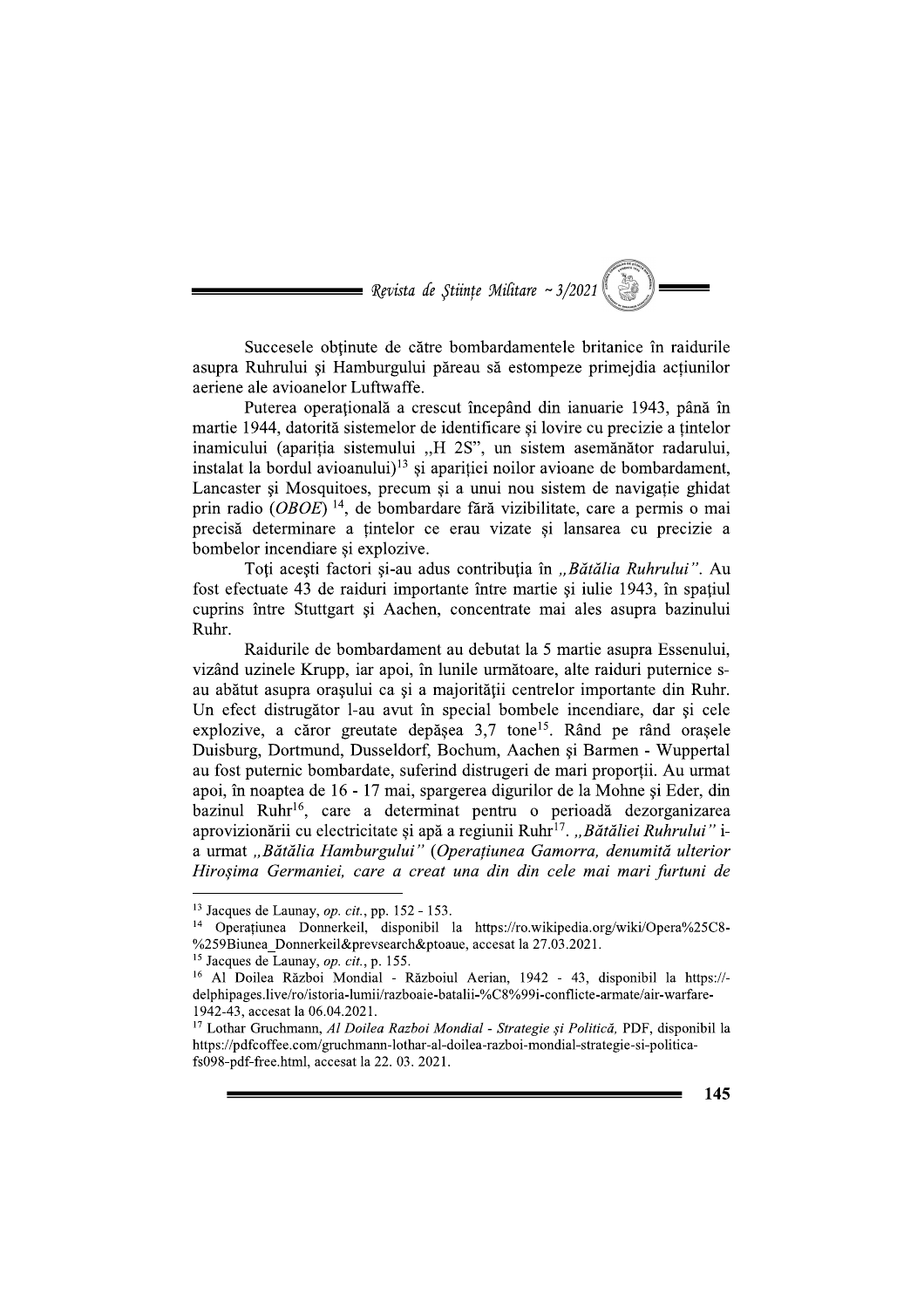

 $foc$ <sup>18</sup>, din noaptea de 24 iulie, ce a durat 8 zile și 7 nopți, soldată cu devastarea orașului, apoi o serie de atacuri masive și asupra altor orașe, între julie si noiembrie 1943, precum si lovirea puternică a Remscheidului si a uzinelor Krupp de la Essen.

La toate astea se adăugă și participarea la atac a Forței 8 Aeriene a USA, în zilele de 24 și 26 iulie. În lunile următoare raidurile s-au efectuat asupra Mannheimului, Frankfurtului, Hanovrei și Kasselului, cărora le-au produs distrugeri majore.

În noaptea de 17 august a avut loc atacul asupra centrului experimental și de cercetări pentru bombe zburătoare de la Peenemünde (Operatiunea Hydra), din stațiunea aflată pe coasta Mării Baltice, fără urmări importante, dar care a întârziat, pentru o scută perioadă de timp, productia rachetelor A-4/V-2.

Tot în această perioadă aveau să înceapă raidurile asupra Berlinului, care au avut un efect nesemnificativ ca urmare a conditiilor meteorologice nefavorabile, a imposibilității utilizării Oboe-ului, datorită razei prea mari de acțiune, cât și a mărimii orașului, precum și atacurilor avioanele nemțești de vânătoare de noapte, care aveau suficiente posibilități de a ataca bombardierele pe tot traseul acestora\*.

Raidurile de bombardament asupra Berlinului au durat din noiembrie 1943, până în martie 1944, efectuându-se 16 atacuri principale asupra capitalei germane, alături de care mai figurau ca obiective și alte orașe, Stuttgart, Frankfurt și Leipzig<sup>19</sup>. Rezultatele acestei puternice ofensive n-au înfrânt Germania și nici Berlinul, în schimb britanicii au avut pierderile însemnate\*\*.

La începutul anului 1944, raidurile au continuat prin atacurile selective asupra industriilor germane, astfel, la 25 februarie a fost atacată fabrica de munitii de la Schweinfurt, făra efecte semnificative.

<sup>18</sup> Bombing of Hamburg in World War II, disponibil la https://ro.qaz.wiki/wiki/Bombing of Hamburg in World War II, accesat la 10.04.2021.

<sup>\*</sup> Din cele 123 de bombardiere pierdute în trei raiduri asupra Berlinului, circa 80 au fost doborâte de avioanele de vânătoare de noapte ale nemților.

<sup>&</sup>lt;sup>19</sup> Jacques de Launay, op. cit., p.161; Bobmbing of Berlin in World War II, https://ro.qaz.wiki/wiki/Bombing of\_Berlin\_in\_World\_War\_II, accesat la 14.04.2021. \*\* 1047 de bombardiere au fost doborâte și alte 1682 avariate.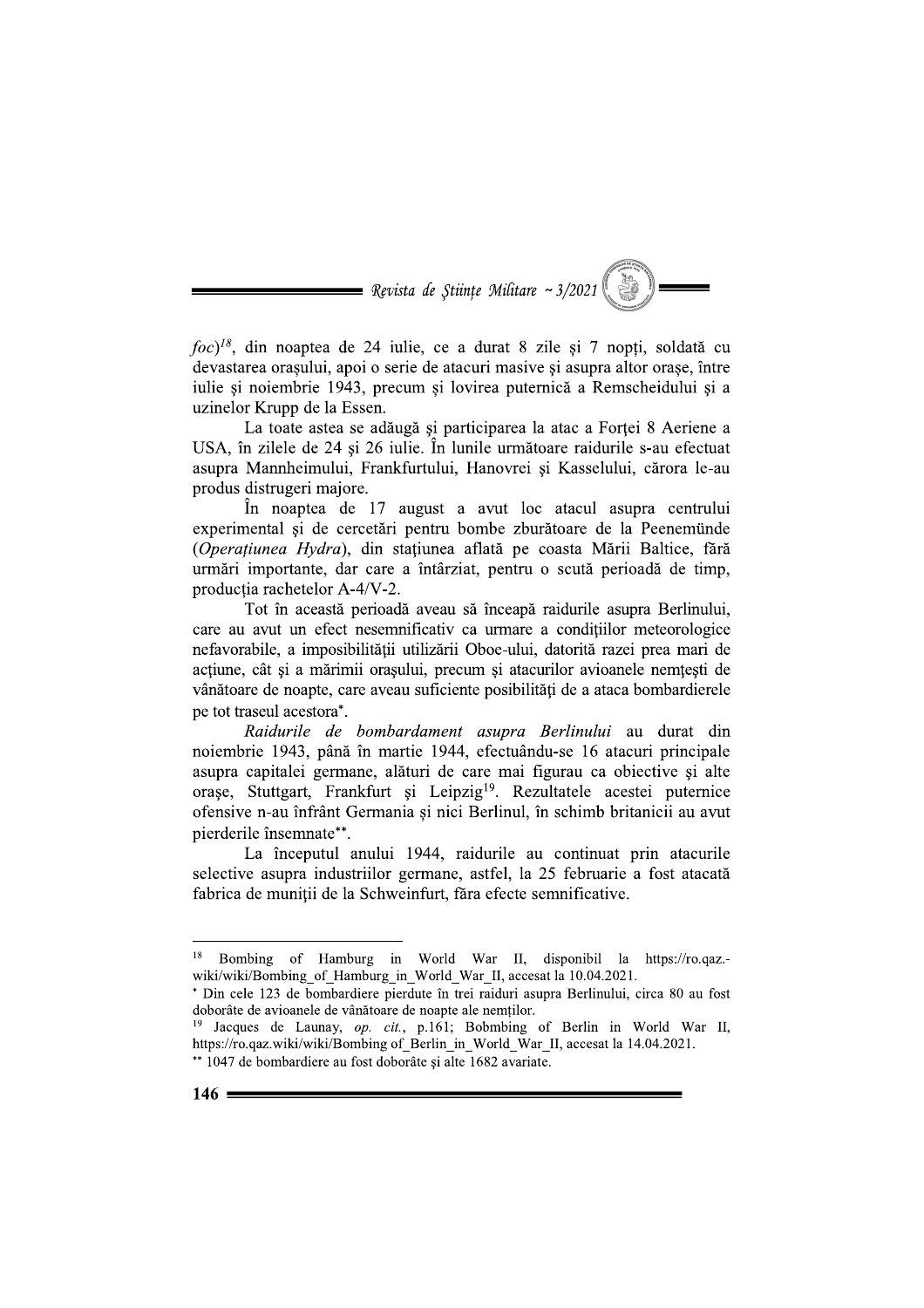$\blacksquare$  Revista de Stiințe Militare ~ 3/2021

Din aprilie însă, obiectivele raidurilor de bombardament s-au schimbat, trebuia atacată reteaua feroviară a Franței, ca o actiune de sprijinire a viitoarei invazii, care avea să aibă loc peste Canalul Mînecii, raidurile fiind executate de avioanele de vânătoare de noapte ale americanilor, acestea având o rază mare de actiune si fiind capabile să sustină operațiile diurne. Această schimbare le-a permis britanicilor un răgaz de refacere după grelele pierderi suferite în atacurile directe asupra Germaniei.

Trebuie subliniat că din anul 1942, ofensiva strategică aeriană a Marii Britanii a început să se încadreze într-un efort combinat. Conferința de la Washington viza constituirea unei ample forte de bombardament în Anglia (Scoția - Armata Aeriană a 8-a)<sup>20</sup>, cu bombardiere înarmate și blindate (avioane B-17), $^{21}$  capabile să zboare la mari înălțimi și în formații strânse și care puteau efectua raiduri la lumina zilei, fără a se teme de pierderi serioase.

Raidurile americane de la începutul lui 1942, au avut o amploare mică, însă o dată cu creșterea amplorii atacurilor și a razei de acțiune a bombardierelor din anul 1943, pierderile au început să crească semnificativ, ca apoi în raidurile asupra Bremenului, din 17 aprilie, orașului Kiel din 13 iunie, orașului Hanovra din iulie și apoi în cel asupra Berlinului din 28 iulie. pierderile au fost notabile<sup>22</sup>. În luna august, avioanele B-17 vor efectua un raid de bombardament asupra instalațiilor portului și aeroportului din Rouen, escortate de escadrile de vânătoare "Spitfire", soldat cu rezultate nesemnificative, însă fără pierderi.

În toamnă americanii vor desfășura bombardamente asupra fabricii de munitii de la Schweinfurt, din estul Frankfurtului, folosind, pe post de escortă, avioane de vânătoare Thunderbolt, echipate cu rezervoare suplimentare de carburant, a căror raza de acțiune s-a dovedit însă insuficientă. Astfel, în raidul din 14 octombrie, o escortă puternică formată din Thunderbolt-uri, care însoțeau o forță de 291 de bombardiere B-17, nu au mai putut continua zborul dincolo de zona Aachenului retregându-se și permitând astfel, avioanelor germane de vânătoare să atace în valuri bombardierele americane pe tot parcursul până la zona de lansare și înapoi până la Canalul Mânecii, pierzându-se 60 de bombardiere, iar alte 138 fiind

Est: strategie și politică", Revista de Istorie Militară, nr. 3/nov. 2009, pp. 64 - 65.

<sup>&</sup>lt;sup>20</sup> Prof. dr. Richard Davis, "Bombardamentul strategic anglo - american în Europa de Sud-

 $21$  Jacques de Launay, op. cit., p. 157.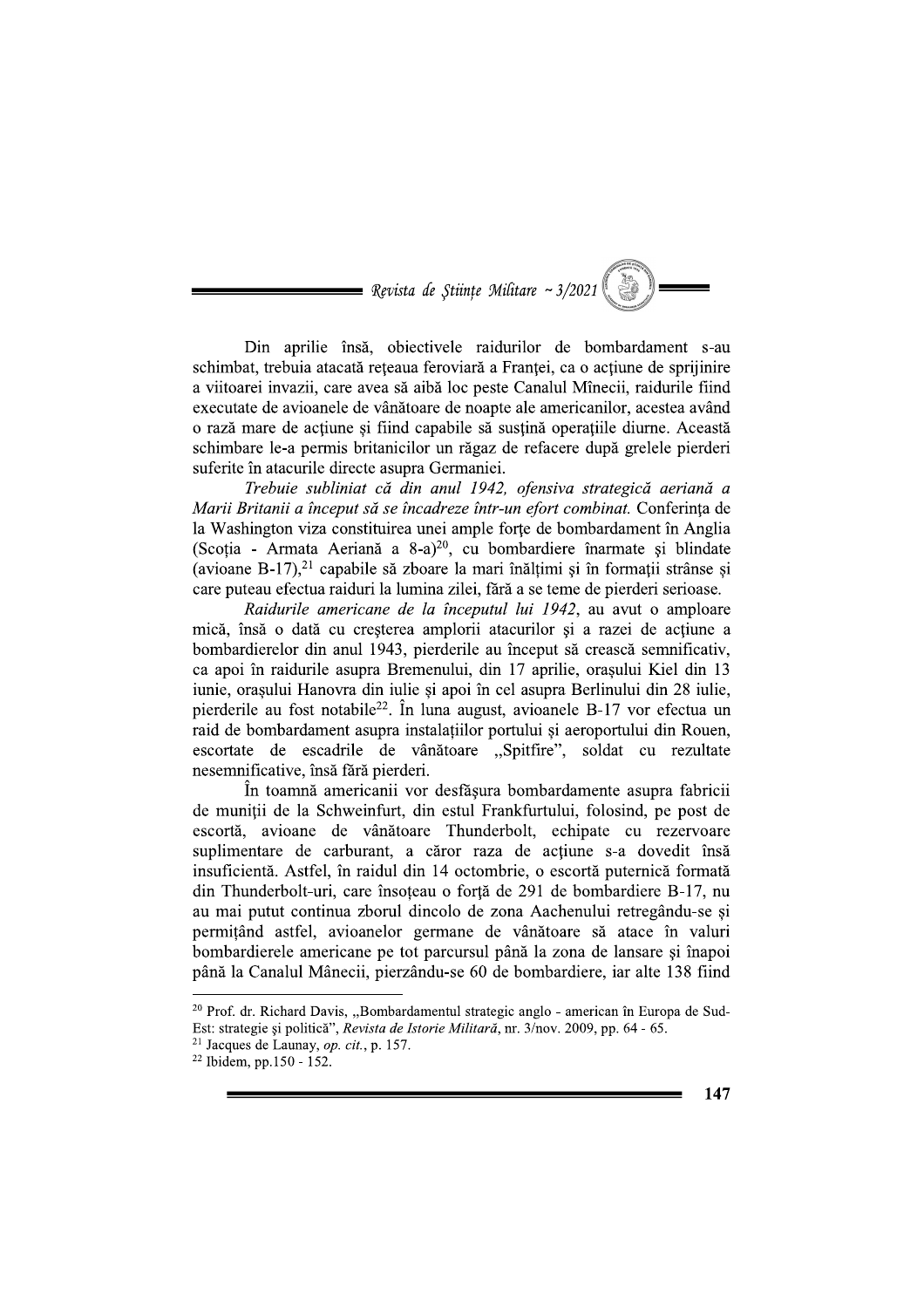= Revista de Stiințe Militare ~  $3/2021$ 

avariate<sup>23</sup>. Într-o singură săptămână Forța 8 Aeriană a pierdut 148 de bombardiere, cu echipaje cu tot, în patru tentative de a străpunge apărarea germană dincolo de limita razei de actiune a avioanelor americane de escortă. Un procent atât de ridicat al pierderilor i-a obligat pe americani să ia în considerare nevoia imperioasă a unei escorte cu rază lungă de actiune (necesitate până atunci ignorată, sau considerată ca imposibilă din punct de vedere tehnic), și astfel, în decembrie 1943, apare avionul de luptă P51 B Mustang, cu o rază de actiune de 2400 km, el putând însoti bombardierele până la peste 1000 km de la bază, respectiv, până la frontiera estică a Germaniei și care s-a dovedit mai rapid, la orice altitudine, decât oricare avion german de vânătoare existent la acea dată.

Cu toate că în anul 1943, au fost aruncate asupra Germaniei mai bine de 200 000 tone de bombe, de cinci ori mai multe decât în anul 1942, productivitatea acesteia a crescut la cote înalte, datorită, în special, reorganizării producției germane de război, măsurilor de prevenire a raidurilor aeriene, precum si abilitatea nemtilor de a-si reveni rapid, împiedicând orice criză de producție\* sau morală24.

Inaugurarea Forței 15 Aeriene SUA, la sfârșitul anului 1943, care vor opera din Italia, va reprezent un capitol distinct pe calea distrugerii economiei germane de război și care, prin acțiunile ei, va provoca distrugeri importante și României<sup>25</sup>.

# Bombardamentul strategic în ultima fază a celui De-Al Doilea Război Mondial

În primele luni ale anului 1944, au crescut rapid numărul avioanelor de vânătoare Mustang, o dată cu mărirea razei lor de actiune, acestea primind si misiunea de a ataca si avioanele Luftwaffei oriunde le întâlneau, nemaifiind obligate să stea numai alături de bombardiere; scopul noii tactici era câștigarea supremației aeriene pretutindeni, nu doar împrejurul bombardierelor. În acest fel avioanele Luftwaffei au fost atrase în lupte

<sup>23</sup> Second Raid on Schweinfurt, disponibil la https:// https://en.wikipedia.org-/wiki/Second Raid on Schweinfurt, accesat la 14.04.2021.

<sup>\*</sup> Producția sporită de avioane, tunuri, tancuri și submarine a dus la o creștere cu 50 la sută, pe ansamblu, a producției de armament a anului 1943.

 $^{24}$  Jacques de Launay, *op. cit.*, pp. 112 - 113; Paul Johnson, *op.cit.* pp. 412 – 413. <sup>25</sup> Prof. dr. Richard Davis, op.cit, pp. 60 - 61.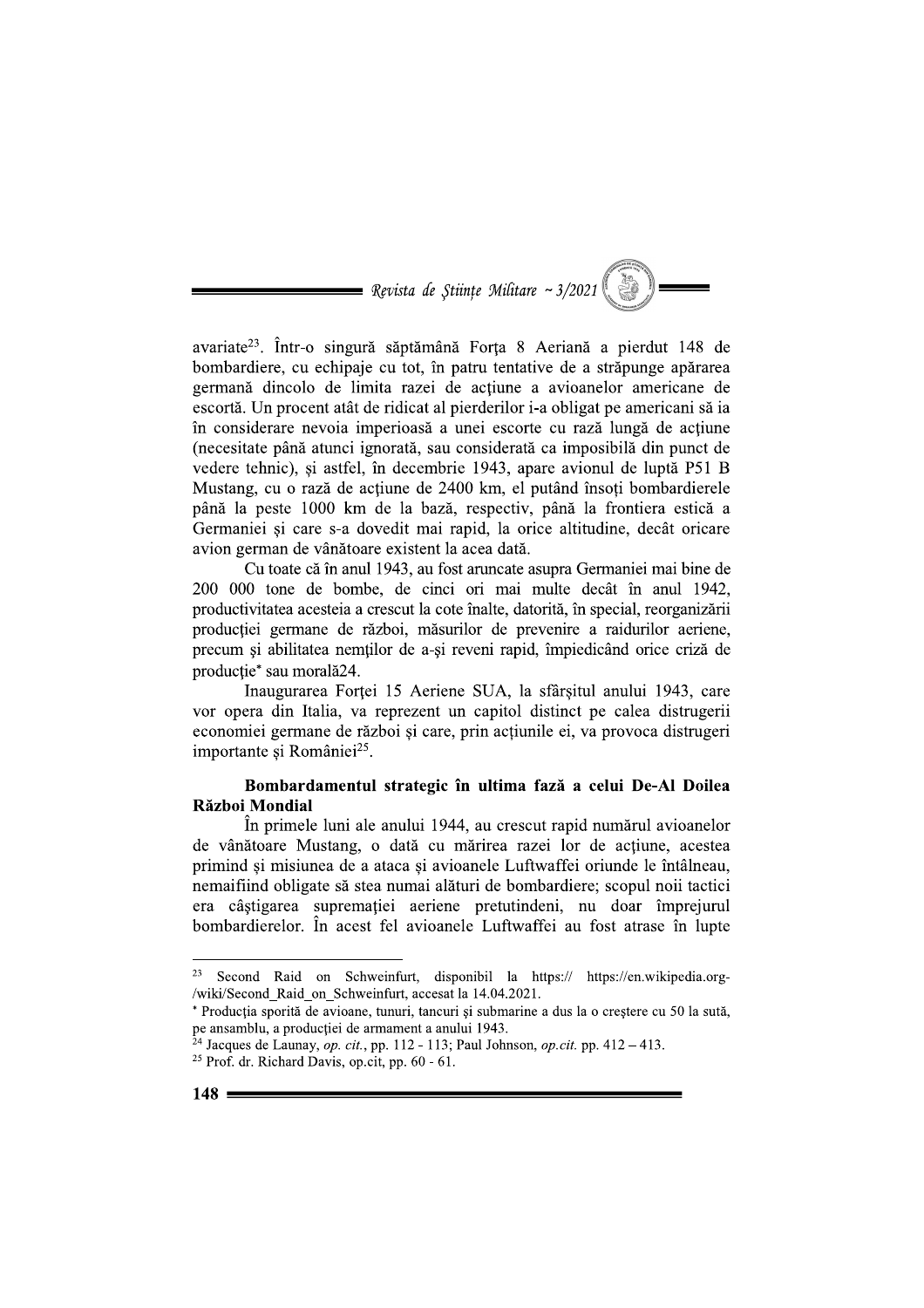= Revista de Stiințe Militare ~  $3/2021$ 

aeriene, soldate cu pierderi din ce în ce mai grele și, începând cu luna martie, vor pierde suprematia aeriană pe timp de zi, dar si nu cea pe timp de noapte, permitând bombardierelor americane să-si desfăsoare atacurile pe timp de zi, cu pierderi minore și creând astfel condiții favorabile pentru desfășurarea operației "Overlord".

Aviația de bombardament a britanicilor avea să continue ofensiva strategică nocturnă împotriva Germaniei, pe fondul crizei de carburanți a avioanelor de luptă ale acesteia, la care s-a adăugat și pierderea sistemului de avertizare radar. Britanicii vor mai întreprinde, în luna mai și iunie, raiduri de bombardament pe timp de noapte asupra objectivelor petroliere ale Germaniei, cu pierderi deloc de neglijat, iar în lunile august și septembrie vor mai desfăsura câteva raiduri, atât de zi, cât și nocturne, soldate cu pierderi mult mai mici. În septembrie vor continua raidurile de bombardament de noapte, cu o forță de trei ori mai numeroasă decât în luna iunie 1944, cu pierderi și de această dată mici.

Cel mai important efect de ansamblu al campaniei de bombardament anglo - americane a fost atragerea în final a unui procent sporit de avioane de vânătoare și forțe antiaeriene de pe Frontul de Est pe cel de Vest, ceea ce avea să favorizeze ofensiva sovietică.

În ultimul an de război, din aprilie 1944, și până în mai 1945, Aliatii au obținut supremația necondiționată asupra spațiului aerian, datorită mai ales atacurilor americane din perioada februarie - aprilie 1944, ceea ce le-a permis ca din 25 martie 1944, bombardamentele să se concentreze, în principal, asupra tintelor petroliere, a sistemelor de transporturi și a celor de comunicații, pentru a paraliza economia de război și logistica inamicului, precum si libertatea lui de miscare. Astfel, în aprilie, Forta Aeriană 15 SUA a decolat din Italia pentru a ataca terenurile petrolifere românești de la Ploiești, iar bombardamentele britanicilor din aprilie până în iunie, vor viza atacul, în principal, a căilor ferate franceze, a bateriilor de coastă, a bazelor lansatoare de rachete și a altor asemenea obiective, cu scopul facilitării invaziei din Normandia.

Bombardamentul strategic va lua o mai mare amploare după invazia din Normandia, când atacurile americane vor continua cu fortă maximă și astfel, la 17 iulie, va fi atacat, din nou, Berlinul și o mare parte a rafinăriilor, cu pierderi severe înregistrate de americani, însă numărul mare de rafinării fiind atinse au produs perturbări majore în aprovizionarea cu carburant a fortei combative a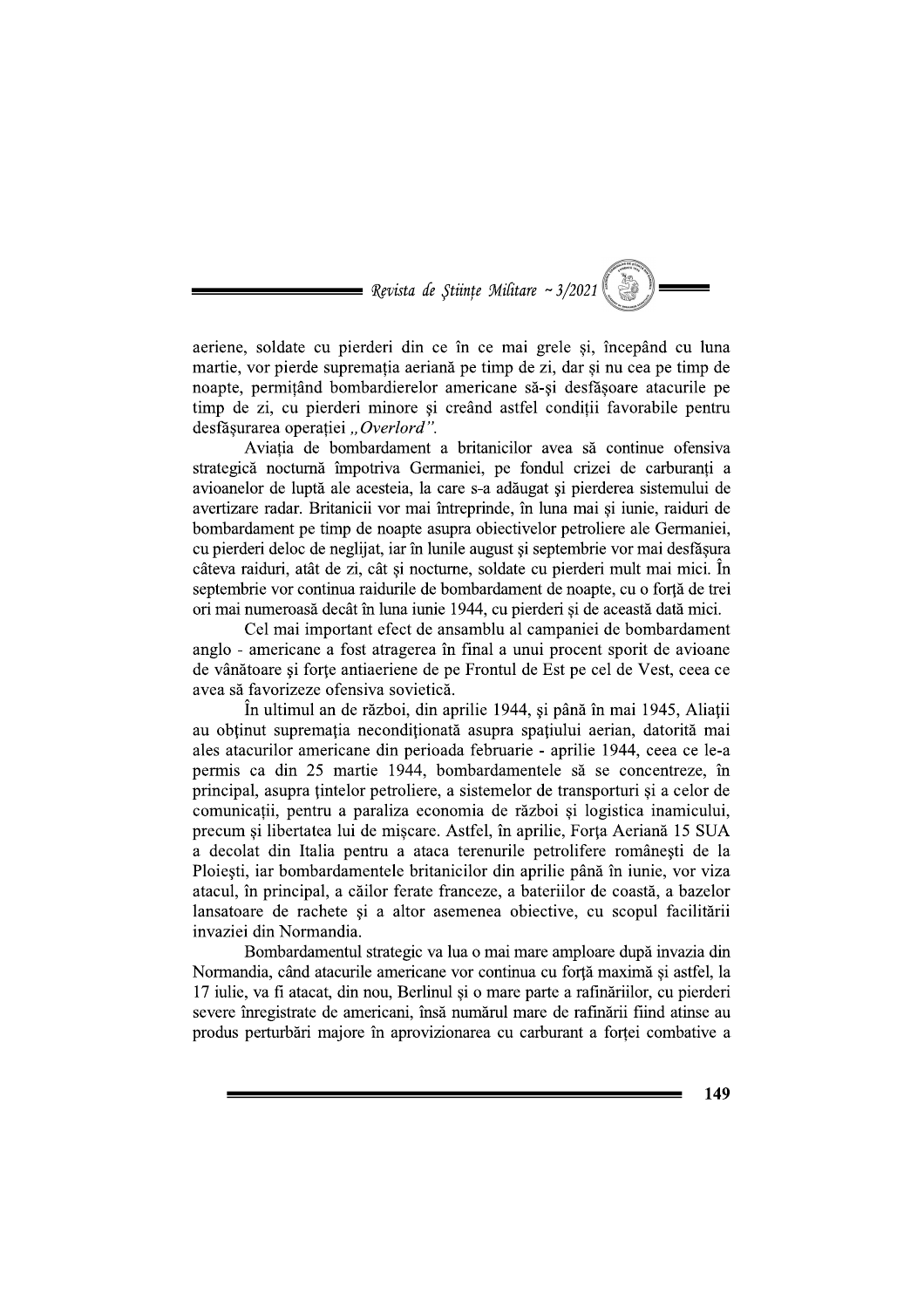

Wehrmachtului\* și, în special, a aprovizionării cu carburant a Luftwaffei, ale cărui avioane au rămas la sol.

De subliniat că, în timp ce americani au continuat să atace, cu precizie, obiective economice (rafinăriile ca prioritatea numărul unu) în vederea secătuirii resurselor necesare Wehrmachtului pentru continuarea războiului, britanicii vor continua atacurile de teroare, bombardând, cu preponderentă, orașele importante ale Germaniei<sup>26</sup>.

La 1 noiembrie 1944, bombardierelor anglo - americane li se fixează, prin ordin, ca objectiv principal, atacul rafinăriilor inamicului, iar ca objectiv secundar căile de comunicații; ordinul nu prevedea alte obiective, deci nu exista posibilitatea unei erori în alegere. Aceste două obiective, acum usor de atins, urmau să ducă la înfrângerea Germaniei, mult mai rapid decât bombardamentul zonal

La începutul lui 1945, situația generală se complică datorită, contraofensivei germane din Ardeni, punerii la punct a avioanelor de luptă supersonice germane și a submarinelor Schnorkel, fapt care a impus reevaluarea priorităților. Un aspect controversat 1-a constituit dorința britanicilor de a reveni la *terorizarea* populației ca obiectiv principal, ceea ce le va fi permis si care avea să se materializeze printr-un atac devastator asupra orașului Dresda, ("Operațiunea Trăsnetul"). Declanșată în noaptea de 13 - 14 februarie 1945, operația a avut scopul de a semăna teroarea în populația civilă și refugiați (s-a bombardat centrul orașului și nu uzinele sau căile ferate).

"Atacul a avut loc în două valuri (urmate de un al treilea), al Fortelor Aeriene ale Statelor Unite conform tacticii "dublei învăluiri" a Comandamentului Bombardamentelor al Angliei... Au fost aruncate peste 650 000 de bombe incendiare, furtuna de foc întinzându-se pe 21 de kilometri pătrați, distrugând în total 17 kilometri pătrați și omorând 135 00 de bărbați, femei și copii...Pentru prima dată în război o țintă fusese lovită atât de tare încât nu rămăseseră destui supravietuitori valizi care să îngroape morții. Soldații au intrat și au adunat grămezi uriașe de

numele oficial al forțelor armate ale Germaniei naziste între 1935 - 1945, având în structură armata de uscat (numită das Heer), marina de război (die Kriegsmarine) și forțele aeriene (die Luftwaffe).

<sup>&</sup>lt;sup>26</sup> Jacques de Launay, op. cit., pp. 153 - 154; 158.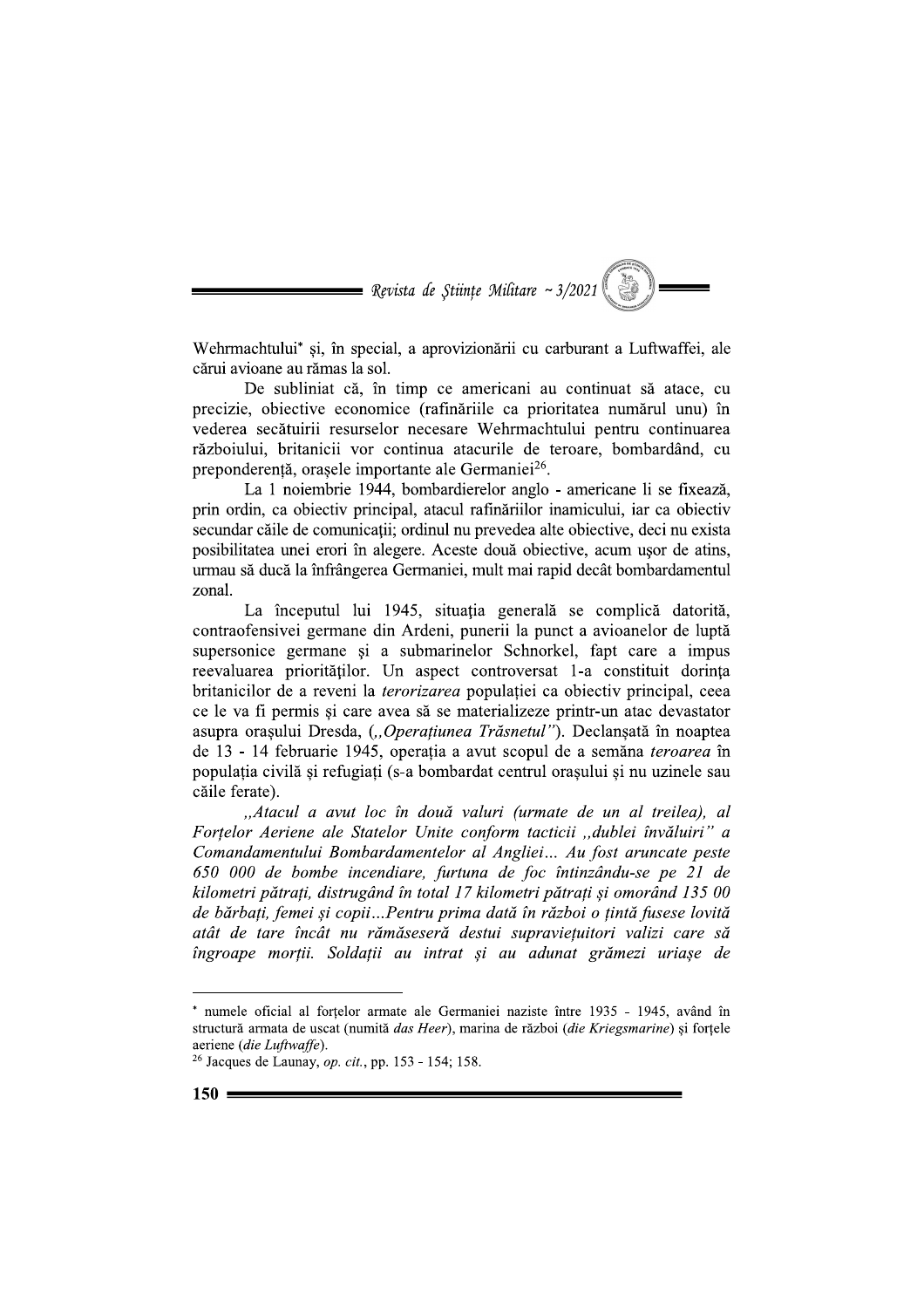

cadavre...Au fost așezate grătare de oțel pe o lungime de 8 metri, deasupra s-au pus lemne și paie și pe fiecare au fost așezate grămezi de câte cinci sute de cadavre cărora li s-a dat foc. Rugurile funerare încă mai ardeau la două săptămâni după raid. Goebbels a afirmat: "E opera unor lunateci" $^{27}$ .

Începând cu luna aprilie, obiectivele s-au restrâns, astfel încât, s-a renunțat și la bombardamentul zonal și la cel de precizie, în favoarea sprijinirii directe a ofensivei trupelor de uscat.

Bombardamentele din perioada octombrie 1944 - mai 1945, aveau să diminueze, semnificativ, puterea de rezistență a Germaniei, economia ei de război intrând, în cele din urmă, în colaps.

#### Concluzii

Bombardamentul strategic împotriva Germaniei a avut la începutul lui rezultate nesemnificative. Mai întâi s-a fost adoptat bombardamentul de zi, a urmat cel de noapte, ca mai apoi să se adopte, oricât de discutabil a fost, bombardamentul zonal.

Până în anul 1942, bombardamentele nu constituiau un pericol pentru Germania, acestea producând deabia, din 1943, datorită sprijinului american tot mai consistent, pagube tot mai însemnate, fără a avea încă un efect însemnat asupra producției Germaniei și a moralului populației civile ale acesteia.

O schimbare semnificativă, s-a produs în primăvara anului 1944, odată cu folosirea de către americani a avioanelor de escortă cu rază mare de actiune, cât si noilor descoperiri din domeniul navigatiei si tehnicii de bombardament, ca și pierderii supremației aeriene a nemților.

La sfârșitul verii anului 1944, bombardamentele anglo - americane asupra Germaniei nu vor reuși să diminueze producția acesteia, care datorită eforturilor lui Speer,<sup>\*</sup> în directia dispersării uzinelor și a improvizării, a reusit să compenseze, în mare măsură, efectele bombardamentelor. Moralul populației germane va rămâne ridicat până după atacurile asupra Dresdei, din februarie 1945.

<sup>&</sup>lt;sup>27</sup> Paul Johnson, op.cit., pp. 394 - 395; Jacques de Launay, op. cit.(O pată pe blazonul britanic?), pp. 163 - 165.

<sup>\*</sup> Albert Speer a fost ministru al armamentului și producției de război în Germania nazistă în cea mai mare parte a celui de-al doilea război mondial.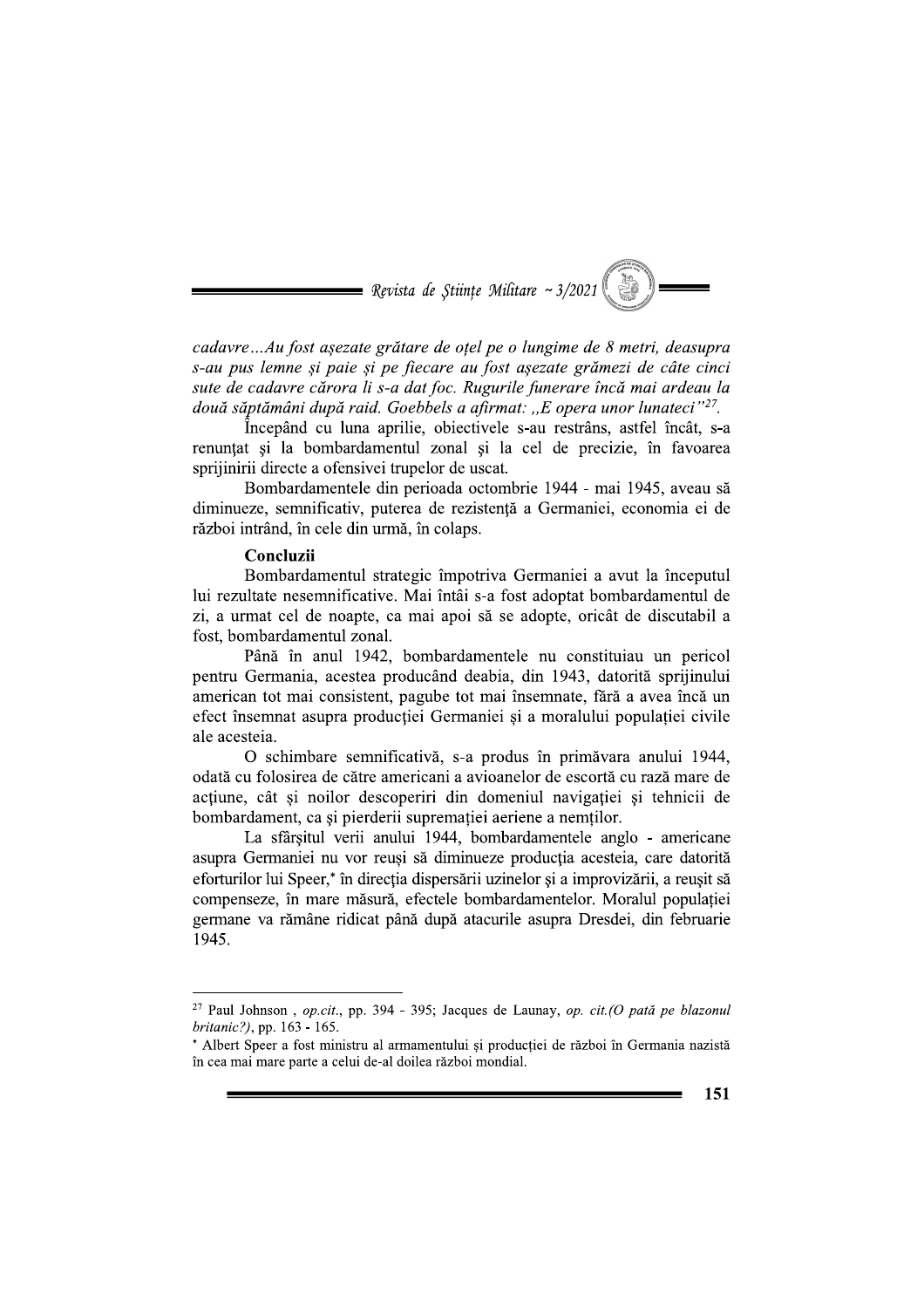$\blacksquare$  Revista de Stiințe Militare ~ 3/2021

Atacurile asupra tintelor petroliere ale Germaniei nu au fost în măsură să diminueze rezervele de carburanti ale acesteia, datorită, printre altele, intensificării dezvoltării uzinelor sintetice și care, în luna mai 1944, au atins nivelul maxim. Abia după atacurilor masive ale bombardierelor din vara lui 1944, asupra capacitătilor de productie a petrolul hidrogenat, pecum și asupra rafinăriilor din decembrie 1944 - ianuarie 1945, a dus la scăderea rezervelor de carburanți ale Germaniei, cu consecințe severe asupra actiunilor de luptă ale acesteia – reducerea accentuată a producției germane de explozivi și cauciuc sintetic, precum și reducerea cantității de carburant pentru avioane, ceea ce avea să ducă la reducerea drastică a acțiunilori de luptă a Luftwaffe.

Atacul obiectivelor din comunicații au vizat obiective tactice și strategice, de o mare importantă, în reusita invaziei din Normandia, iar după ce armatele aliate s-au apropiat de Rin acestea au vizat distrugerea sistemului german de transporturi, mai ales pe cele din preajma Ruhrului, precum si distrugerea retelelor de electricitate, de gaze si de apă. Din februarie până în luna martie 1945, bombardamentele au reușit să distrugă căile ferate și canalele Germaniei de vest, interzicând aprovizionarea cu materii prime a industriei, ceea ce adus la rămânerea fără resursele necesare funcționării acesteia. Toate aceste distrugeri, alături de distrugerea orașelor germane, a dus la scăderea continuu a producției industriale si apoi la oprirea ei în anul 1945 și, implicit, la neasigurarea resurselor necesare acțiunilor de luptă ale Wehrmachtului.

În opinia noastră, războiul ar fi durat mai putin dacă bombardamentul strategic s-ar fi concentrat, prioritar, asupra obiectivelor petrolifere si de comunicații. Și chiar dacă erorile de strategie și de moralitate au fost și încă sunt discutabile, campania de bombardament a jucat un rol decisiv în înfrângerea Germaniei naziste.



WEBSTER C., FRANKLAND N., The Strategic Air Offensive Against Germany, 1939 - 1945, vol.I, London, 1961.